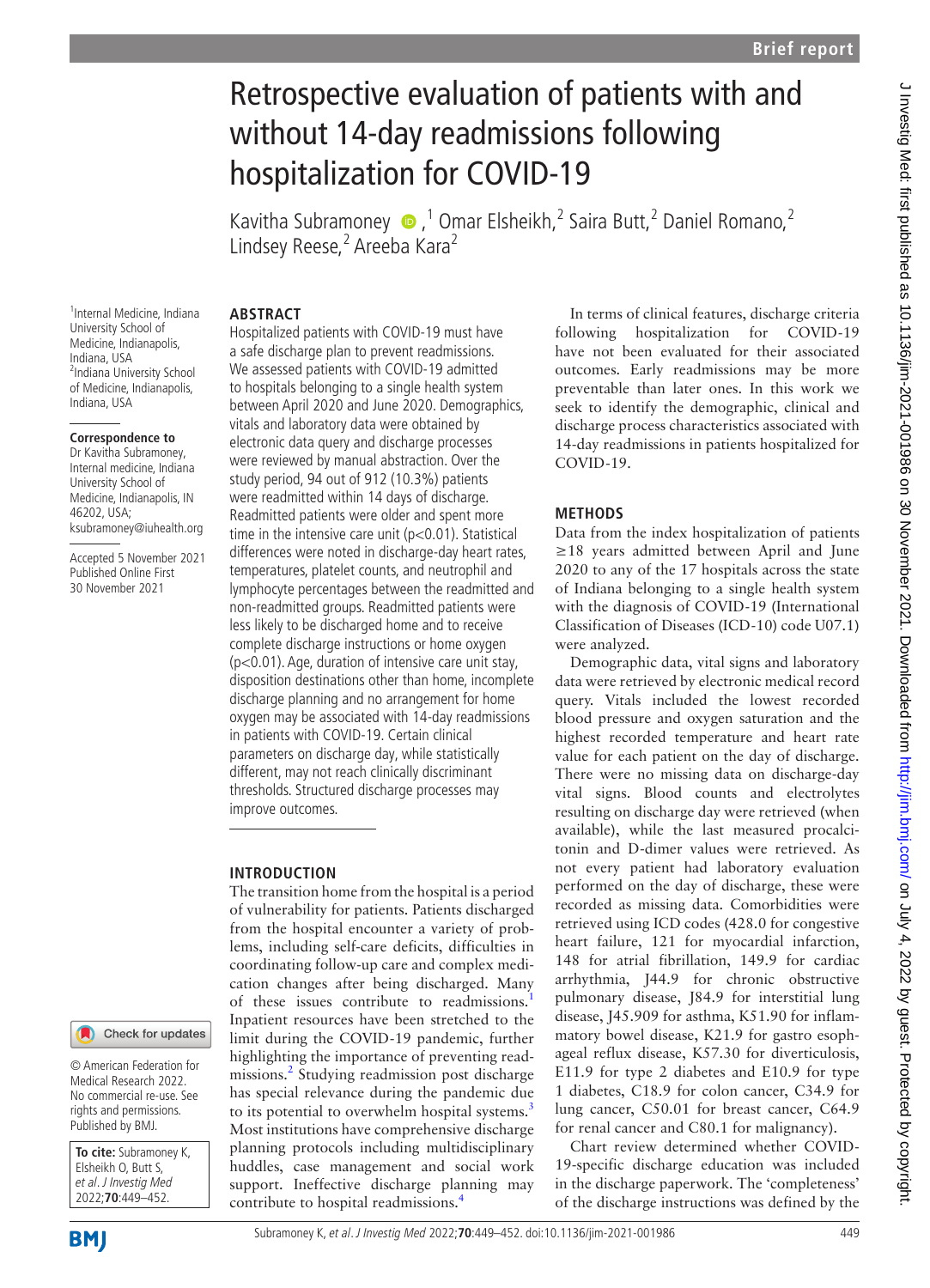presence of discharge diagnoses, medication reconciliation and a follow-up appointment.

## **Statistical analysis**

Analyses were performed in  $R<sup>5</sup>$  $R<sup>5</sup>$  $R<sup>5</sup>$ . The characteristics of patients with and without readmission were compared using t-test and  $\chi^2$  test for continuous and categorical data, respectively. Statistical significance was set at  $p < 0.05$ .

## **RESULTS**

Over the study period, 1020 patients were admitted with COVID-19. Of these, 108 patients (10.6%) died. Among the 912 discharged, 94 (10.3%) were readmitted to the hospital within 14 days. Readmitted patients were older, had longer stays in the intensive care unit (ICU) and had pulmonary comorbidities compared with those without readmission. Gender and length of stay were similarly distributed between the two groups. A higher proportion of those with body mass index (BMI) >40 were readmitted. However, BMI was missing in 37.8% of the sample, with a higher proportion of missing data noted in those who did not have subsequent readmissions ([table](#page-1-0) 1).

The mean highest recorded heart rate, respiratory rate and temperature on discharge day were higher in readmitted patients. Among readmitted patients, the mean discharge-day platelet counts and lymphocyte percentages were lower while the mean neutrophil percentages were higher compared with those not readmitted. The last measured mean D-dimer and procalcitonin values were similar between groups.

The proportion of patients who received complete discharge instructions and COVID-19-specific discharge education and had follow-up appointments and home oxygen arranged was lower among those who were readmitted. A higher proportion of those readmitted were discharged to facilities [\(table](#page-2-0) 2).

To assess whether the quality of discharge planning was unequally distributed based on discharge disposition, we compared the completeness of discharge instructions between those discharged home and those discharged to facility. Discharge instructions were noted to be complete in 93% of those discharged to home and in 65.4% of those discharged to facilities (p<0.00001). The proportion of those with complete discharge instructions was similarly distributed between those with and without 14-day readmissions whether they were discharged to home or to facility ([table](#page-2-1) 3).

# **DISCUSSION**

Identifying the risk factors for readmissions and safe discharge parameters for patients with COVID-19 will improve the management of this novel disease and the utilization of resources constrained by the pandemic. Structured multicomponent interventions at discharge have been shown to reduce readmissions.<sup>[6](#page-3-5)</sup> We noted a 10.3% 14-day readmission rate, a rate similar to outcomes reported by the Center for Disease Control.<sup>[7](#page-3-6)</sup> Our data extend beyond the first surge in our state, and it is uncertain if readmission rates were impacted by hospital capacity or changed as management evolved. Similar to previously reported data, we also noted increased readmission risk associated with

<span id="page-1-0"></span>**Table 1** Demographics and hospitalization characteristics of patients discharged following COVID-19 hospitalization based on subsequent 14-day readmission status

|                                                       | Patients without 14-<br>day readmission | Patients with 14-<br>day readmission | P value   |
|-------------------------------------------------------|-----------------------------------------|--------------------------------------|-----------|
| Total                                                 | 818                                     | 94                                   |           |
| Mean age (years)                                      | 58.4                                    | 68.1                                 | < 0.0001  |
| <b>SD</b>                                             | 16.5                                    | 19.6                                 |           |
| Gender, n (%)                                         |                                         |                                      | 0.12      |
| Female                                                | 417 (51.1)                              | 40 (42.5)                            |           |
| Male                                                  | 401 (49.3)                              | 54 (57.5)                            |           |
| Body mass index<br>(kg/m <sup>2</sup> ), n (%)        |                                         |                                      |           |
| Non-obese (<26)                                       | 102 (12.5)                              | 12(12.7)                             | 0.9       |
| Overweight<br>$(26 - 29.9)$                           | 106 (12.9)                              | 16 (17.0)                            | 0.23      |
| Class 1 (30-34.9)                                     | 114 (13.9)                              | 11(11.7)                             | 0.55      |
| Class 2 (35-39.9)                                     | 86 (10.5)                               | 15 (15.9)                            | 0.11      |
| Class $3$ ( $>40$ )                                   | 86 (10.5)                               | 17 (18.9)                            | 0.02      |
| Missing data                                          | 322 (40.1)                              | 23 (24.7)                            | 0.004     |
| Comorbidities, n (%)                                  |                                         |                                      |           |
| <b>Diabetes mellitus</b>                              | 426 (52.1)                              | 33 (35.1)                            | 0.002     |
| Cardiovascular                                        | 389 (47.6)                              | 34 (36.2)                            | 0.03      |
| Gastrointestinal                                      | 356 (43.5)                              | 12 (12.8)                            | < 0.00001 |
| Pulmonary                                             | 232 (28.4)                              | 36 (38.3)                            | 0.04      |
| Malignancy                                            | 109 (13.3)                              | 10 (10.6)                            | 0.46      |
| Mean LOS (days)                                       | 8.6                                     | 10.8                                 | 0.09      |
| <b>SD</b>                                             | 8.57                                    | 10.21                                |           |
| ICU stay<br>during index<br>hospitalization,<br>n(% ) | 565 (69)                                | 71 (75.5)                            | 0.23      |
| Mean ICU stay<br>(days)                               | 7.9                                     | 10.7                                 | 0.002     |
| <b>SD</b>                                             | 7.82                                    | 8.62                                 |           |

International Classification of Diseases codes were used to assess comorbidities. The following codes were used: 428.0 for congestive heart failure, 121 for myocardial infarction, 148 for atrial fibrillation, 149.9 for cardiac arrhythmia, J44.9 for chronic obstructive pulmonary disease, J84.9 for interstitial lung disease, J45.909 for asthma, K51.90 for inflammatory bowel disease, K21.9 for gastro esophageal reflux disease, K57.30 for diverticulosis, E11.9 for type 2 diabetes and E10.9 for type 1 diabetes, C18.9 for colon cancer, C34.9 for lung cancer, C50.01 for breast cancer, C64.9 for renal cancer and C80.1 for malignancy.

ICU, intensive care unit; LOS, length of stay.

older age and longer ICU stays. Interestingly, in our sample, pulmonary comorbidities appeared to be the only category of chronic illnesses associated with 14-day readmissions. As our work is observational and retrospective, this finding requires further study. Patients with pre-existing pulmonary diseases may require further support to prevent readmissions following COVID-19.

In terms of clinical parameters, we found statistically significant differences in highest heart rates, respiratory rates and temperatures recorded on the day of discharge between readmitted and non-readmitted patients. While COVID-19 severity has been linked to thrombocytopenia and lymphopenia at admission, our findings suggest that lower platelet counts and lymphocyte values on discharge day may be associated with 14-day readmissions.<sup>[8](#page-3-7)</sup> While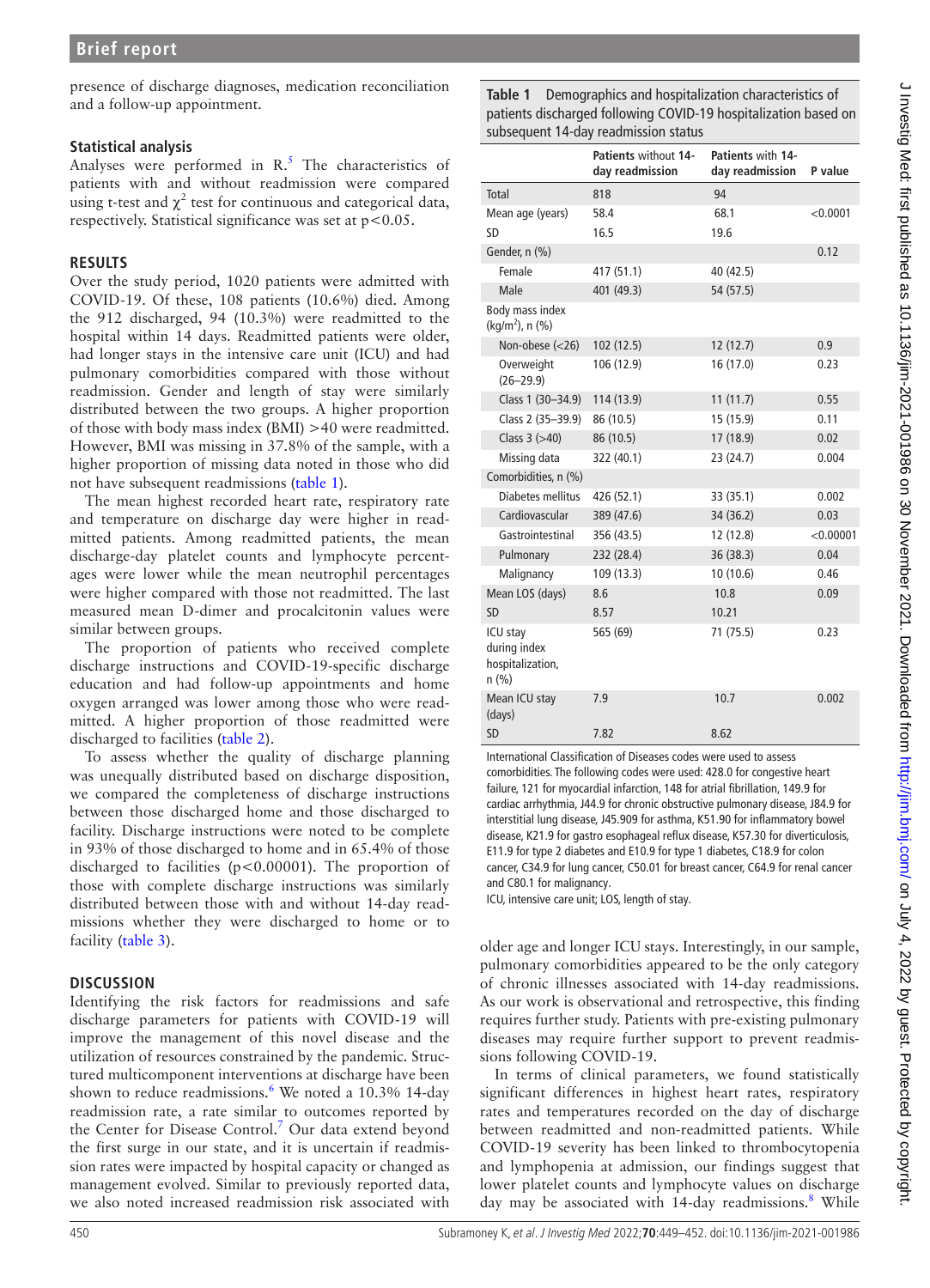|                                                           | Patients without 14-day readmission | Patients with 14-day readmission | P value  |  |  |  |
|-----------------------------------------------------------|-------------------------------------|----------------------------------|----------|--|--|--|
| Total                                                     | 818                                 | 94                               |          |  |  |  |
| Mean vital signs on discharge day                         |                                     |                                  |          |  |  |  |
| Lowest systolic blood pressure (mm Hq)                    | 127.8                               | 130.2                            | 0.07     |  |  |  |
| Lowest diastolic blood pressure (mm Hq)                   | 72.9                                | 72.2                             | 0.4      |  |  |  |
| Highest heart rate (beats per minute)                     | 85.2                                | 88.7                             | 0.04     |  |  |  |
| Highest respiratory rate (breaths per minute)             | 19.4                                | 20.5                             | 0.01     |  |  |  |
| Lowest recorded oxygen saturation (%)                     | 93                                  | 95                               | 0.14     |  |  |  |
| Highest temperature (°C)                                  | 36.7                                | 36.9                             | 0.001    |  |  |  |
| Mean laboratory values on discharge day                   |                                     |                                  |          |  |  |  |
| Serum sodium (mEq/L)                                      | 138.2 (n=599)                       | $137.9 (n=72)$                   | 0.49     |  |  |  |
| Serum potassium (mEq/L)                                   | $3.9$ (n=599)                       | $3.9$ (n=72)                     | 0.06     |  |  |  |
| Platelet count $(10^3/\mu L)$                             | $315(n=546)$                        | $253(n=68)$                      | < 0.0001 |  |  |  |
| White cell count (109/µL)                                 | $7.9$ (n=544)                       | $8.6$ (n=68)                     | 0.39     |  |  |  |
| Neutrophil percentage                                     | $64.2$ (n=387)                      | $71.7$ (n=44)                    | 0.009    |  |  |  |
| Lymphocyte percentage                                     | $24.1$ (n=387)                      | $16.7$ (n=44)                    | 0.004    |  |  |  |
| Mean last measured values during hospitalization          |                                     |                                  |          |  |  |  |
| D-dimer (ng/mL)                                           | $1276$ (n=730)                      | 1492 $(n=66)$                    | 0.22     |  |  |  |
| Procalcitonin (ng/mL)                                     | $1.1 (n=742)$                       | $1.13$ (n=72)                    | 0.06     |  |  |  |
| Discharge planning and disposition characteristics, n (%) |                                     |                                  |          |  |  |  |
| Discharge instructions complete                           | 766 (88.4)                          | 31 (32.9)                        | < 0.0001 |  |  |  |
| COVID-19-specific discharge instructions provided         | 570 (65.8)                          | 34 (36.2)                        | < 0.0001 |  |  |  |
| Follow-up appointment made                                | 568 (58.3)                          | 30 (31.9)                        | 0.002    |  |  |  |
| Home oxygen arranged                                      | 128 (14.8)                          | 3(3.2)                           | 0.0001   |  |  |  |
| Discharged to facility                                    | 142 (14.5)                          | 46 (50)                          | < 0.0001 |  |  |  |

<span id="page-2-0"></span>**Table 2** Vital sign, laboratory and discharge planning parameters of patients discharged following COVID-19 hospitalization based on subsequent 14-day readmission status

these differences were statistically significant, the values noted are unlikely to raise clinical alarm nor may they be modifiable. Our findings may help develop scoring systems that predict readmissions for patients hospitalized with COVID-19 using these subtle indicators uncovered by our work.

A study by Baker and Greiner<sup>[9](#page-3-8)</sup> showed that successful discharge planning included the delivery of discharge teaching. In our univariate analysis, readmitted patients were less likely to have received COVID-19-specific discharge education or complete discharge instructions. Structured discharge processes improve outcomes posthospital discharge, and the lower proportion of readmitted patients receiving COVID-19-specific discharge education, complete discharge instructions or follow-up reiterates the importance of robust discharge planning. However, we noted differences in the proportion of patients receiving complete discharge instructions based on their discharge disposition, with significantly fewer patients discharged to facilities receiving complete instructions. Stratified

by discharge disposition, the completeness of discharge instructions was similarly distributed between those with and without subsequent 14-day readmission, raising the possibility that the association noted between the completeness of discharge instructions and readmission risk was largely related to discharge disposition.

Similar to the CDC's report, we also noted that patients discharged to facility rather than home were significantly more likely to be readmitted.<sup>7</sup> The univariate nature of the analysis however precludes our ability to determine differences in the severity of illness between those discharged to facility versus home. Readmissions from skilled nursing facilities are likely to reflect the performance of both the discharging hospital and the receiving facility.<sup>10 11</sup> In the face of a novel illness with rapidly evolving knowledge and management, the transitions between acute care and facilities may require closer examination to promote patient safety.

Patients discharged with home oxygen were less likely to be readmitted, suggesting that those who are discharged

<span id="page-2-1"></span>

| Table 3<br>Distribution of completeness of discharge instructions based on discharge disposition and subsequent 14-day readmission |                               |                            |         |                               |                            |           |  |  |  |
|------------------------------------------------------------------------------------------------------------------------------------|-------------------------------|----------------------------|---------|-------------------------------|----------------------------|-----------|--|--|--|
|                                                                                                                                    | <b>Discharged home</b>        |                            |         | <b>Discharged to facility</b> |                            | P value   |  |  |  |
| Discharge instructions<br>complete, n (%)                                                                                          | 674 (93)                      |                            |         | 123(65.4)                     |                            | < 0.00001 |  |  |  |
|                                                                                                                                    | Without 14-day<br>readmission | With 14-day<br>readmission | P value | Without 14-day<br>readmission | With 14-day<br>readmission | P value   |  |  |  |
| Discharge instructions<br>complete, n (%)                                                                                          | 623(89.1)                     | 25(96)                     | 0.2     | 130 (80)                      | 19(73)                     | 0.4       |  |  |  |